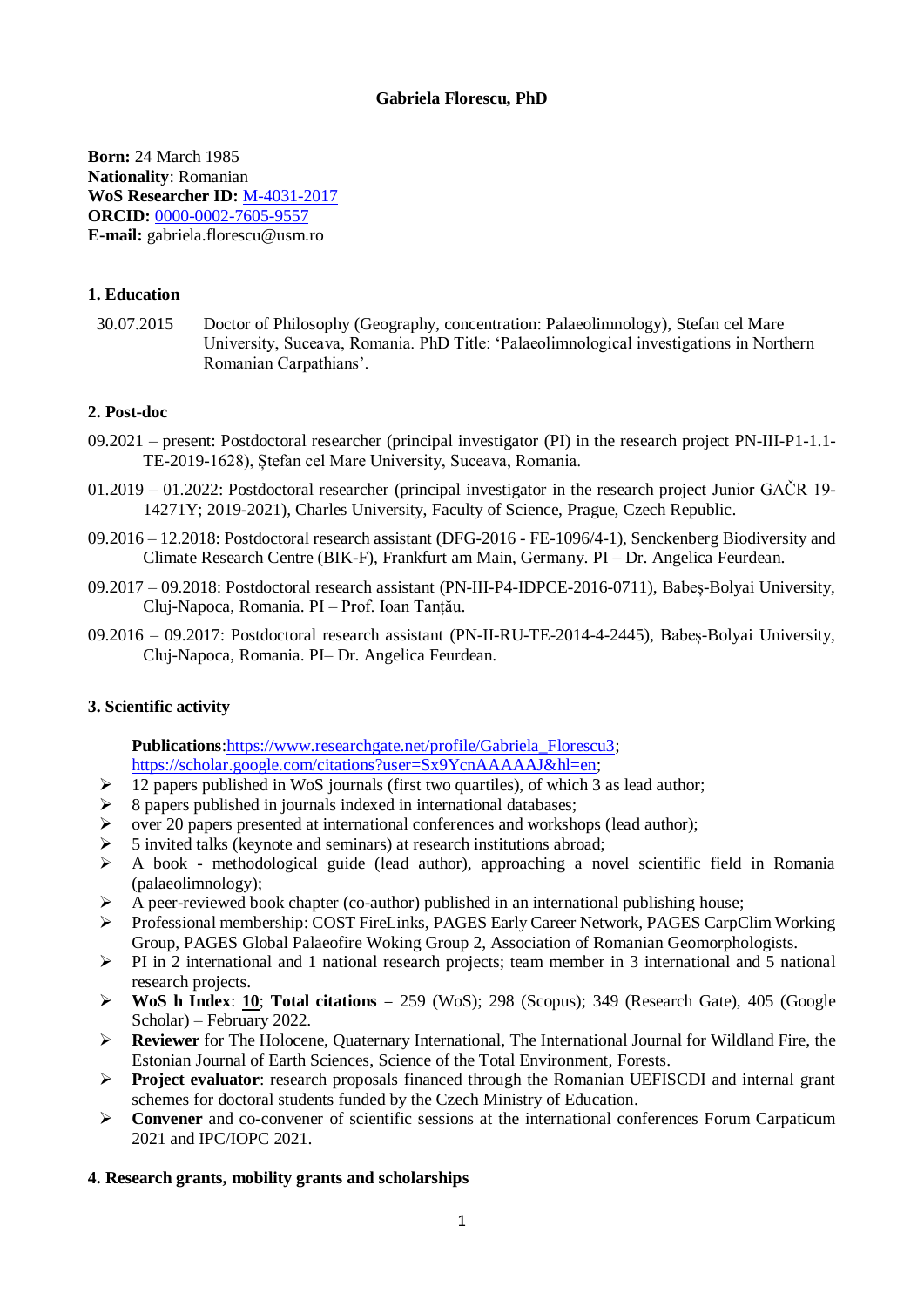UEFISCDI-PN-III-P1-1.1-TE-2019-1628. *Mid-late Holocene flood events in south-eastern and central Romanian lowlands* (HoLFloods), Ștefan cel Mare University in Suceava, Romania. PI (2021-2023; 431900 lei ~ 87000 eur).

Junior GAČR 19-14271Y. *Assessing spatio-temporal patterns and drivers of biomass burning in central European spruce-beech forests (BOBAFIRES)*, Charles University, Faculty of Science, Prague, Czech Republic. PI (2019-2021; 7.762.575 CZK ~306000 eur).

Internal grant for internationalization, Faculty of Science, Charles University (2020; 6000 eur = 162000 czk), for the project *Implementing sedimentary biomarker-based study at Charles University*, in collaboration with SBIK-F, Frankfurt am Main, Germany.

UEFISCDI - PN-III-P1-1.1-MC-2017-1074 mobility grant for the project *Testing molecular biomarkers for reconstructing temperature and aridity at low elevation in South-Eastern Romania over the last 7000 years* at the Senckenberg Biodiversity and Climate Research Center (BIK-F), Frankfurt am Main, Germany; contract no.1074/2017 (01-04.2018).

DBU (Deutsche Bundesstiftung Umwelt) grant for the project *Palaeoecological assessment of prehistoric and historical human impact in the high elevation areas of the Northern Carpathians, Romania* at the Senckenberg Biodiversity and Climate Research Centre (BIK-F), Frankfurt am Main, Germany; contract no. 30015/577 (PI; 08.2015 - 07.2016; 15000 eur);

STSM (short-term scientific mission) grant, funded by COST (ES0907 action INTIMATE– INTegrating Ice cores, MArine and TErestrial records), for the project *Assessing the vulnerability of high mountain habitats to Younger Dryas and Holocene climate changes, in two sites located in Rodna Mountains, Northern Romania*, at the Senckenberg Biodiversity and Climate Research Centre (BIK-F), Frankfurt am Main, Germany; 10 - 12. 2013 (2000 eur);

**9 grants won by competition for participation to international summer schools, workshops and conferences**, including: The 2nd An INTIMATE Example Research and Training School in paleoclimatology, Tusnad, Romania, 2014; European Geosciences Union Conference in Vienna, Austria 2015 and 2016; PAGES Central and Eastern Europe Palaeoscience Symposium: From Local to Global – Cluj-Napoca, Romania 2016; PAGES Central and Eastern Europe Palaeofire Workshop – Frankfurt am Main, Germany 2016; European Pollen Database - EPD Meeting and Training Workshops, Aix-en-Provence, France 2016; PAGES-YSM and OSM Workshops, Morillo de Tou and Zaragoza 2017, Biogeography of the Carpathians 2017, Cluj-Napoca, Romania.

#### **5. Participation in research projects (selected)**

DFG-2019-FE-1096/6: *Fire regimes in a warming world: the role of plant traits in the resilience to fire of Eurasian boreal forests,* (2019-2022); PI –A. Feurdean, Goethe University, Frankfurt am Main, Germany. Collaborator.

DFG-2016-FE-1096/4-1: *Fire as a key driver of long-term ecosystem structure, functioning and biodiversity in Central Europe*; PI - A. Feurdean, Senckenberg Biodiversity and Climate Research Centre (BIK-F), Frankfurt am Main, Germany. Project member (2016-2018).

PN-III-P4-IDPCE-2016-0711: *Understanding of the ecosystems functioning is impossible without considering the interactions between climate changes and anthropogenic factors*; PI - Ioan Tanțău; Babeș-Bolyai University, Cluj-Napoca, Romania. Project member (2017-2019).

PN-II-RU-TE-2014-4-2445: *Vegetation changes in a warmer world: using the past to manage the future*. PI - A. Feurdean, Babeș-Bolyai University, Cluj-Napoca, Romania. Project member (2015-2017).

PNII-RU-TE-2012-3-0386: *Climate Variability Recorded by Glacial Deposits and Sediments*; PI - M. Mîndrescu, Ștefan cel Mare University, Suceava, Romania. Project member (2013-2014).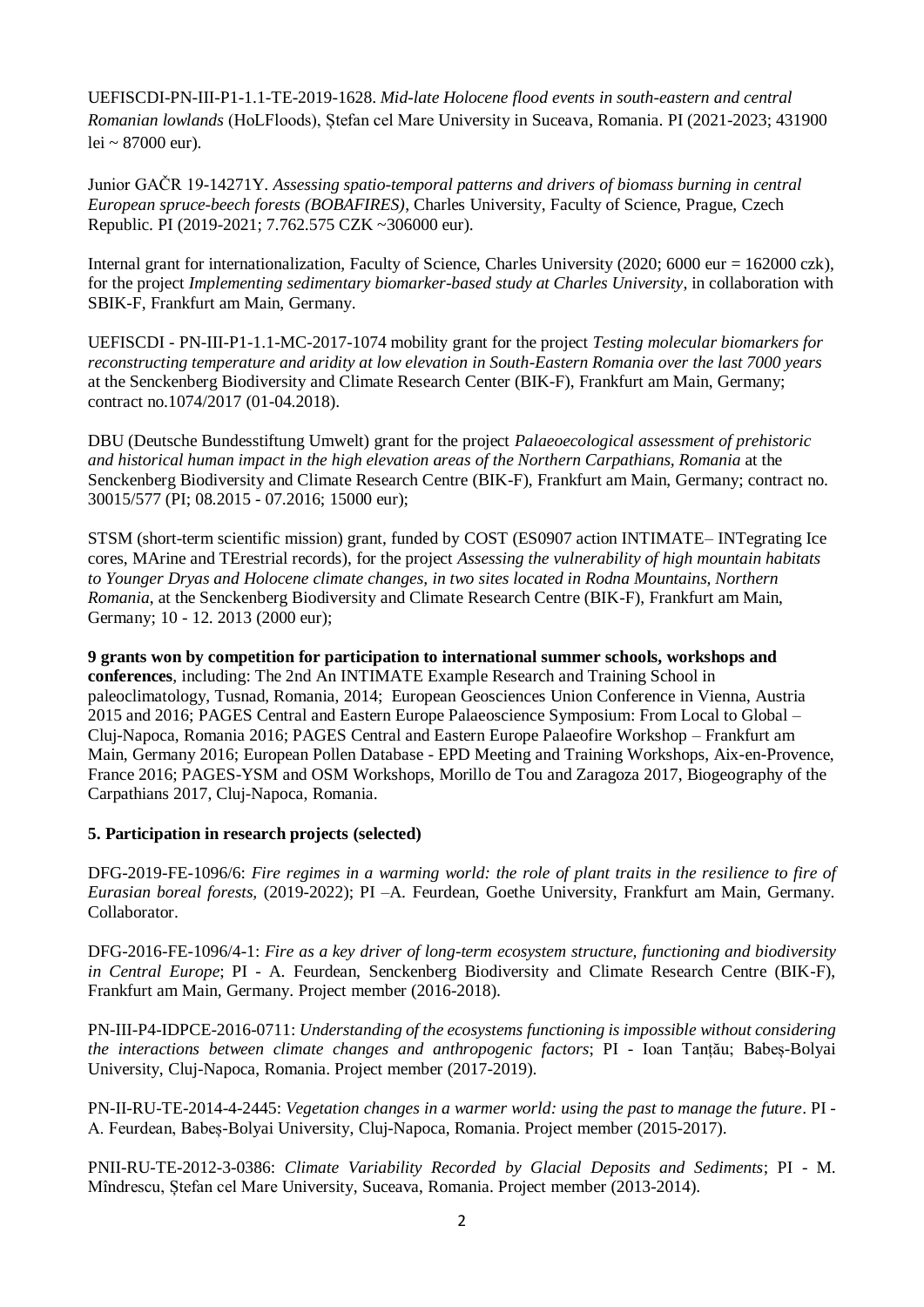PN-II-RU-TE-2011-3-0145: *Holocene tree line and timberline changes in northern Carpathians - a key approach for understanding the sensitivity of upper mountain environment*; PI - A. Feurdean, Emil Racoviță Institute of Speleology, Cluj-Napoca, Romania. Collaborator (2012-2014).

DFG-2011-FE-1096/2-1: *Altitudinal variation in the biotic response to recurrent climate fluctuations and human impact during the past 15,000 years in the Carpathian region*; PI - A. Feurdean, Senckenberg Biodiversity and Climate Research Centre (BIK-F), Frankfurt am Main, Germany. Collaborator (2012-2014).

## **List of publications**

# **1. Research papers (WoS):**

Feurdean, A., Grindean, R., **Florescu, G.,** Tanţău, I., Niedermeyer, E.M., Diaconu, A.C., Hutchinson, S.M., Nielsen, A.B., Sava, T., Panait, A. and Braun, M., 2021. The transformation of the forest steppe in the lower Danube Plain of southeastern Europe: 6000 years of vegetation and land use dynamics. Biogeosciences, 18(3), pp.1081-1103. <https://doi.org/10.5194/bg-18-1081-2021>

Feurdean, A., **Florescu, G**., Tanţău, I., Vannière, B., Diaconu, A.C., Pfeiffer, M., Warren, D., Hutchinson, S.M., Gorina, N., Gałka, M. and Kirpotin, S., 2020. Recent fire regime in the southern boreal forests of western Siberia is unprecedented in the last five millennia. Quaternary Science Reviews, 244, p.106495. <https://doi.org/10.1016/j.quascirev.2020.106495>

Feurdean, A., Vannière, B., Finsinger, W., Warren, D., Connor, S. C., Forrest, M., Liakka, J., Panait, A., Werner, C., Andrič, M., Bobek, P., Carter, V. A., Davis, B., Diaconu, A.-C., Dietze, E., Feeser, I., **Florescu, G.,** Gałka, M., Giesecke, T., Jahns, S., Jamrichová, E., Kajukało, K., Kaplan, J., Karpińska-Kołaczek, M., Kołaczek, P., Kuneš, P., Kupriyanov, D., Lamentowicz, M., Lemmen, C., Magyari, E. K., Marcisz, K., Marinova, E., Niamir, A., Novenko, E., Obremska, M., Pędziszewska, A., Pfeiffer, M., Poska, A., Rösch, M., Słowiński, M., Stančikaitė, M., Szal, M., Święta-Musznicka, J., Tanţău, I., Theuerkauf, M., Tonkov, S., Valkó, O., Vassiljev, J., Veski, S., Vincze, I., Wacnik, A., Wiethold, J., and Hickler, T., 2020. *Fire hazad modulation by long-term dynamics in land cover and dominant forest type in Eastern and Central Europe*. Biogeosciences, 17 (4), 1213-1230. <https://doi.org/10.5194/bg-17-1213-2020>

Feurdean, A., Gałka, M., **Florescu, G.,** Diaconu, A.C., Tanţău, I., Kirpotin, S., Hutchinson, S.M. 2019. *2000 years of variability in hydroclimate and carbon accumulation in western Siberia and the relationship with large-scale atmospheric circulation: a multiproxy peat record*. Quaternary Science Reviews, 226, p. 105948. <https://doi.org/10.1016/j.quascirev.2019.105948>

**Florescu, G**., Brown, K.J., Carter, V.A., Kuneš, P., Veski, S. and Feurdean, A., 2019*. Holocene rapid climate changes and ice-rafting debris events reflected in high-resolution European charcoal records*. Quaternary Science Reviews, 222, p.105877.

<https://www.sciencedirect.com/science/article/pii/S0277379119302215>

**Florescu, G.,** Vannière, B., Feurdean, A., 2018. *Exploring the influence of local controls on fire activity using multiple charcoal records from northern Romanian Carpathians*, Quaternary International 488 (2018) 41–57. PAGES Global Paleofire Working Group 2 Special Issue. <https://www.sciencedirect.com/science/article/pii/S1040618217305207>

**Florescu, G.,** Hutchinson, S.M., Kern, Z., Mindrescu, M., Cristea, I.A., Mihăilă, D., Łokas, E. and Feurdean, A., 2017. *Last 1000years of environmental history in Southern Bucovina, Romania: A high resolution multiproxy lacustrine archive*. Palaeogeography, Palaeoclimatology, Palaeoecology, 473, pp.26-40. <https://www.sciencedirect.com/science/article/pii/S0031018216304369>

Feurdean, A., Veski, S., **Florescu, G**., Vannière, B., Pfeiffer, M., O'Hara, R.B., Stivrins, N., Amon, L., Heinsalu, A., Vassiljev, J. and Hickler, T., 2017. *Broadleaf deciduous forest counterbalanced the direct effect*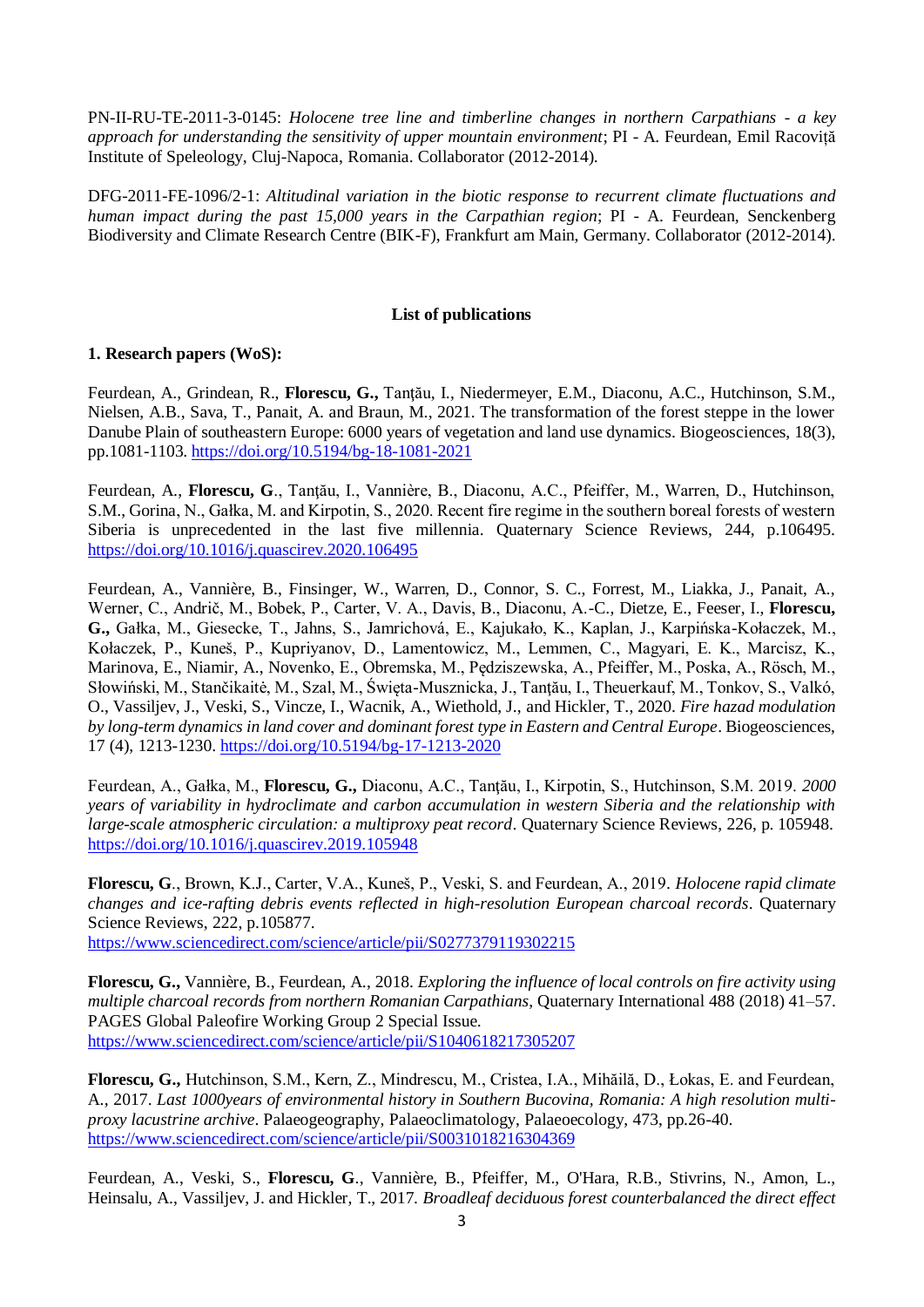*of climate on Holocene fire regime in hemiboreal/boreal region (NE Europe)*. Quaternary Science Reviews, 169, pp.378-390. <https://www.sciencedirect.com/science/article/pii/S0277379117301555>

Feurdean, A., **Florescu, G**., Vannière, B., Tanţău, I., O'Hara, R.B., Pfeiffer, M., Hutchinson, S.M., Gałka, M., Moskal-del Hoyo, M. and Hickler, T., 2017. *Fire has been an important driver of forest dynamics in the Carpathian Mountains during the Holocene*. Forest Ecology and Management, 389, pp.15-26. <https://www.sciencedirect.com/science/article/pii/S0378112716305205>

Haliuc, A., Hutchinson, S.M., **Florescu, G**., Feurdean, A. 2016. *The role of fire in landscape dynamics: An example of two sediment records from the Rodna Mountains, northern Romanian Carpathians*. Catena, 137, 432-440. <https://www.sciencedirect.com/science/article/pii/S0341816215301430>

Feurdean, A., Galka, M., Kuske, E., Tanțău, I., Lamentowicz, M., **Florescu, G.,** Liakka, J., Hutchinson, S.M., Mulch, A. and Hickler, T., 2015. *Last millennium hydro-climate variability in Central–Eastern Europe (northern Carpathians, Romania)*. The Holocene, 25(7), pp.1179-1192. <https://journals.sagepub.com/doi/abs/10.1177/0959683615580197>

Mîndrescu, M., Cristea, A.I., Hutchinson, S.M., **Florescu, G**., Feurdean, A., 2013. *Interdisciplinary investigations of the first reported laminated lacustrine sediments in Romania*, Quaternary International, 293, 219-230. <https://www.sciencedirect.com/science/article/pii/S1040618212031618>

# **2. Books/chapters**

Mîndrescu, M., **Florescu, G**., Grădinaru, I., Haliuc, A., 2017. Chapter 8. *Lakes, Lacustrine Sediments and Palaeoenvironmental Reconstructions*, în Rădoane, M., Vespremeanu-Stroe, A. (Eds), Landform dynamics and evolution in Romania. Springer. ISBN 978-3-319-32587-3. [https://link.springer.com/chapter/10.1007/978-3-319-32589-7\\_30](https://link.springer.com/chapter/10.1007/978-3-319-32589-7_30)

**Florescu, G**., Mindrescu, M., 2016. *Ghid practic de paleolimnologie (Practical Handbook for Palaeolimnology)*, 207 p. Editura Universităţii Ştefan cel Mare, Suceava. ISBN 978-973-666-469-4.

#### **3. Research papers published in journals indexed in international databases (selected)**

**Florescu, G.,** Briciu, A.E. and Hutchinson, S.M., 2019. An assessment of in-channel alluvia (aits) in the Suceava River near Suceava city, NE Romania. GEOREVIEW: Scientific Annals of Stefan cel Mare University of Suceava. Geography Series, 29(1), pp.84-97. <http://georeview.ro/ojs/index.php/revista/article/viewFile/411/511>

Briciu, A.E., **Florescu, G.** and Mîndrescu, M., 2019. Mineral magnetic properties of sediments in Dragomirna Reservoir, Suceava County, Romania. GEOREVIEW: Scientific Annals of Stefan cel Mare University of Suceava. Geography Series, 29(1), pp.98-108. <http://georeview.ro/ojs/index.php/revista/article/view/412>

**Florescu, G.**, Hutchinson, S.M., Mîndrescu, M., Braun, M., Feurdean, A., 2016. *Palaeoecological assessment of prehistoric and historic human impact in the high elevation areas of the Northern Carpathians, Romania*. GEOREVIEW: Scientific Annals of Stefan cel Mare University of Suceava. Geography Series, 26(2), pp.19- 21. <http://georeview.ro/ojs/index.php/revista/article/view/302>

**Florescu, G.**, Feurdean, A., Hutchinson, S.M., Mîndrescu, M., Kern, Z, 2014. *1000 years of high resolution environmental change in the Eastern Carpathians, NE Romania: a multi-proxy approach*, Late Pleistocene and Holocene climatic variability in the Carpathian-Balkan region (CBW2014)-Special Issue, Stefan cel Mare University Press, pp. 44-47.

<http://georeview.ro/ojs/index.php/revista/article/view/185>

Haliuc, A., Hutchinson, S.M., **Florescu, G**., Feurdean, A., 2014. *The effect of past fire activity on soil erosional processes in two subalpine sediment records from Rodna Mountains, Northern Romanian Carpathians*, Late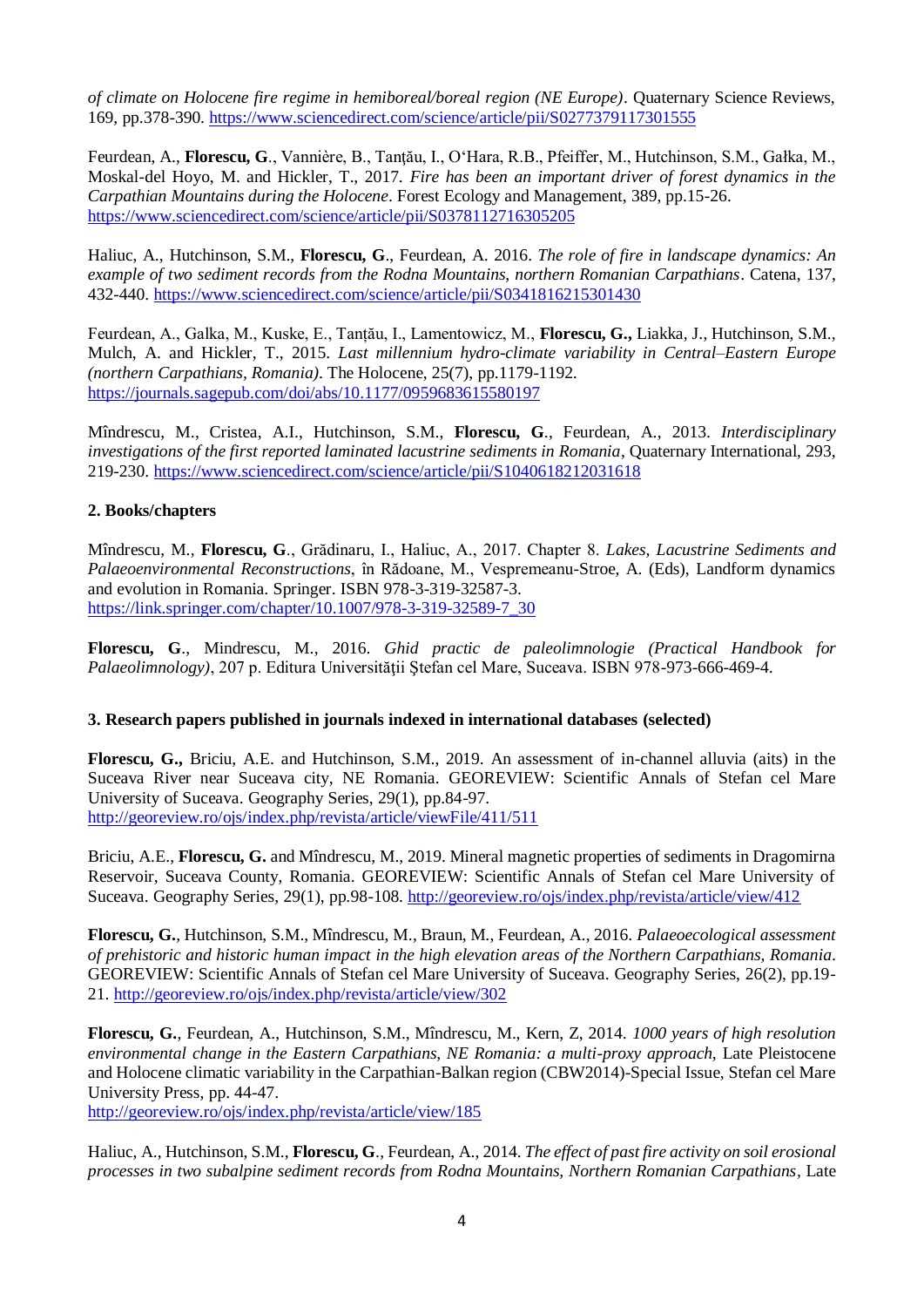Pleistocene and Holocene climatic variability in the Carpathian-Balkan region (CBW2014)-Special Issue, Stefan cel Mare University Press, pp. 65-66. <http://georeview.ro/ojs/index.php/revista/article/view/219>

Mîndrescu, M., Cristea, I.A., **Florescu, G**., 2010. *Water quality and ecology of the Iezer and Bolatau lakes*. Lakes reservoirs and ponds, 4(2), pp.119-130. <http://www.limnology.ro/Lakes/1/201004209.html>

## **4. Selected conference presentations**

**Florescu, G.,** Kuneš, P., Tinner, W., Heurich, M., Finsinger, W., Moravcová, A., Dreslerová, D., Kletetschka, G., Vondrak, D. and Carter, V., 2021, April. *Holocene spatio-temporal patterns of biomass burning in the Bohemian-Bavarian Forest Mountains (Central Europe)*. In EGU General Assembly Conference Abstracts (pp. EGU21-13342).

**Florescu, G.,** *Holocene fire and relationship with climate, vegetation and humans in the Central and Eastern European mountains*. Simpozionului internațional Calitatea Mediului și Utilizarea Terenurilor. Editia a XII-a, 17-19 May 2019, Suceava, Romania.

**Florescu, G.,** Veski, S., Giesecke, T., Carter, V., Brown, K., Feurdean, A. *Response of fire activity to Holocene rapid climate changes, inferred from high-resolution European charcoal records*. 10th European Palaeobotany and Palynology Conference (EPPC), 12-17.08.2018, Dublin, Ireland.

**Florescu, G.,** Hutchinson, S.M., Niedermeyer, E.M., Grindean, R., Tanțău, I., Feurdean, A., *A multi-proxy evaluation of past environmental dynamics in the lowlands of South-Eastern Romania, Central – Eastern Europe*. EGU General Assembly 2018, Vol. 20, Geophysical Research Abstracts, EGU2018-871, Vienna, Austria.

**Florescu, G.,** Feurdean, A., *Holocene rapid climate changes reflected in NE and CE European charcoal records*. PAGES – OSM, 09.05 - 13.05.2017 Zaragoza, Spain.

**Florescu, G.,** Hutchinson, S. M., Feurdean, A. *The effects of Holocene land use on habitat diversity and slope erosion in the subalpine landscapes of Northern Carpathians, Romania*. The Second Interdisciplinary Symposium Biogeography of the Carpathians, 28 – 30.09.2017, Cluj-Napoca, Romania.

**Florescu, G**., Hutchinson, S. M., Mîndrescu, M., Geantă, A., Tanțău, I., Feurdean, A. *An assessment of human impact in the subalpine areas of the Northern Carpathians, Romania, during prehistoric and historic times*. Forum Carpaticum, 28-30.09.2016. Bucharest, Romania.

**Florescu, G**., Tanţău, I., Geantă, A., Feurdean, A., *Heterogenous pattern in fire activity in a homogenous climate: test using Holocene charcoal records from Northern Romanian Carpathians*, European Pollen Database - EPD Meeting and Training Workshops, 1-3.06.2016, Aix-en-Provence, France.

**Florescu, G**., Hutchinson, S. M., Mîndrescu, M., Braun, M., Feurdean, A., *Palaeoecological assessment of prehistoric and historic human impact in the high elevation areas of the Northern Carpathians, Romania*, PAGES Central and Eastern Europe Paleoscience Symposium: From Local to Global, 23.05 - 26.05.2016, Cluj-Napoca, Romania.

**Florescu, G.,** Feurdean, A., *Fire as a driver of ecosystem dynamics in Central and Eastern Europe throughout the Lateglacial and Holocene*. PAGES Central and Eastern Europe Paleoscience Symposium: From Local to Global, 23.05 - 26.05.2016, Cluj-Napoca, Romania.

**Florescu, G**., Feurdean, A., *Holocene fire activity in the Carpathian region: regional climate vs. local controls*, EGU General Assembly 2015, Vol. 17, Geophysical Research Abstracts, EGU2015-589, 2015, Vienna, Austria.